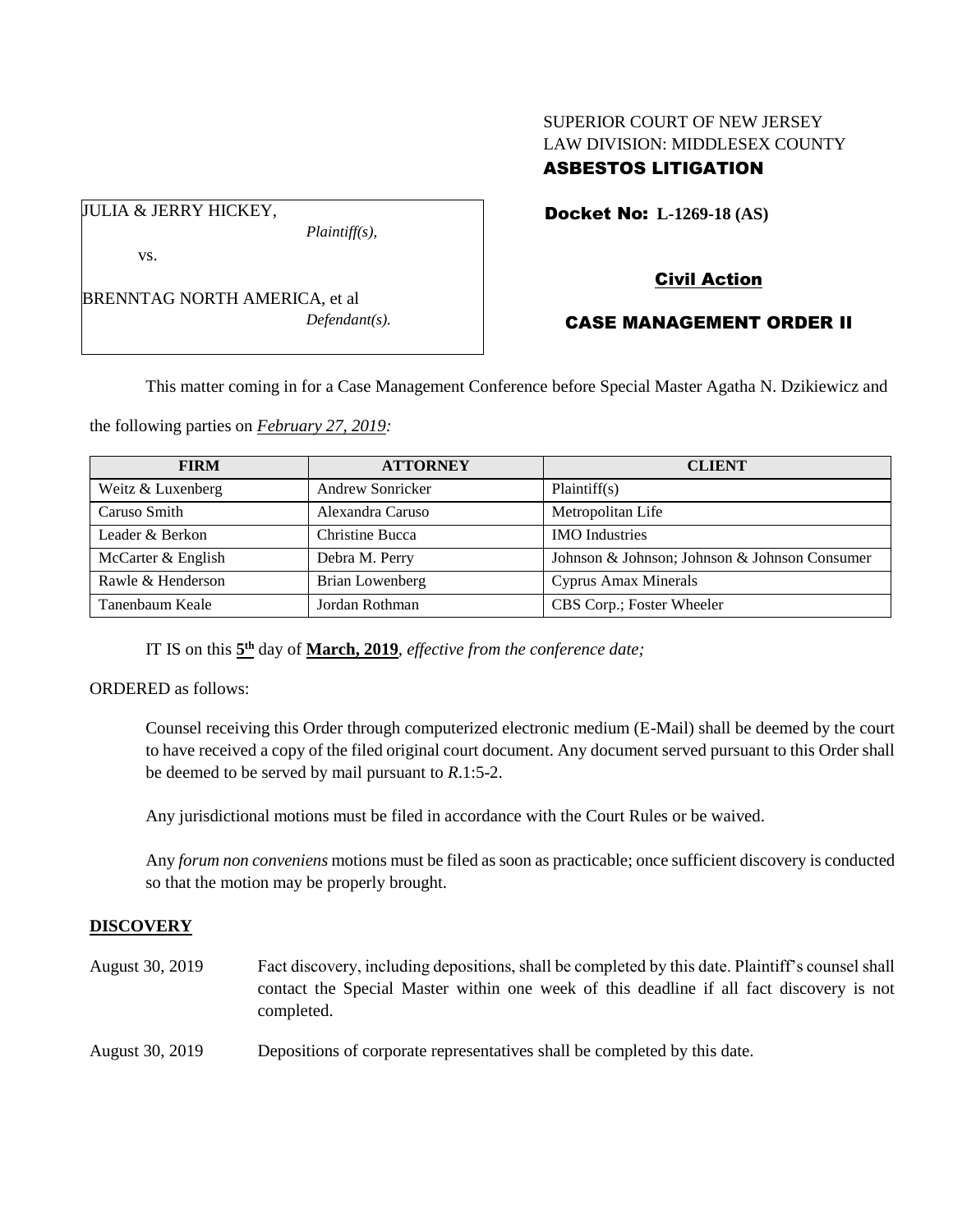### **EARLY SETTLEMENT**

November 8, 2019 Settlement demands shall be served on all counsel and the Special Master by this date.

### **MEDICAL EXPERT REPORT**

- October 31, 2019 Plaintiff shall serve medical expert reports by this date.
- October 31, 2019 Upon request by defense counsel, plaintiff is to arrange for the transfer of pathology specimens and x-rays, if any, by this date.
- January 24, 2020 Defendants shall identify its medical experts and serve medical reports, if any, by this date. In addition, defendants shall notify plaintiff's counsel (as well as all counsel of record) of a joinder in an expert medical defense by this date.

### **LIABILITY EXPERT REPORTS**

- October 31, 2019 Plaintiff shall identify its liability experts and serve liability expert reports by this date or waive any opportunity to rely on liability expert testimony.
- January 24, 2020 Defendants shall identify its liability experts and serve liability expert reports, if any, by this date or waive any opportunity to rely on liability expert testimony.

### **SUMMARY JUDGMENT MOTION PRACTICE**

- November 8, 2019 Plaintiff's counsel shall advise, in writing, of intent not to oppose motions by this date.
- November 22, 2019 Summary judgment motions shall be filed no later than this date.
- December 20, 2019 Last return date for summary judgment motions.

#### **ECONOMIST EXPERT REPORTS**

- October 31, 2019 Plaintiff shall identify its expert economists and serve expert economist report(s), if any, by this date or waive any opportunity to rely on economic expert testimony.
- January 24, 2020 Defendants shall identify its expert economists and serve expert economist report(s), if any, by this date or waive any opportunity to rely on economic expert testimony.

#### **EXPERT DEPOSITIONS**

February 21, 2020 Expert depositions shall be completed by this date. To the extent that plaintiff and defendant generic experts have been deposed before, the parties seeking that deposition in this case must file an application before the Special Master and demonstrate the necessity for that deposition. To the extent possible, documents requested in a deposition notice directed to an expert shall be produced three days in advance of the expert deposition. The expert shall not be required to produce documents that are readily accessible in the public domain.

 $\_$  ,  $\_$  ,  $\_$  ,  $\_$  ,  $\_$  ,  $\_$  ,  $\_$  ,  $\_$  ,  $\_$  ,  $\_$  ,  $\_$  ,  $\_$  ,  $\_$  ,  $\_$  ,  $\_$  ,  $\_$  ,  $\_$  ,  $\_$  ,  $\_$  ,  $\_$  ,  $\_$  ,  $\_$  ,  $\_$  ,  $\_$  ,  $\_$  ,  $\_$  ,  $\_$  ,  $\_$  ,  $\_$  ,  $\_$  ,  $\_$  ,  $\_$  ,  $\_$  ,  $\_$  ,  $\_$  ,  $\_$  ,  $\_$  ,